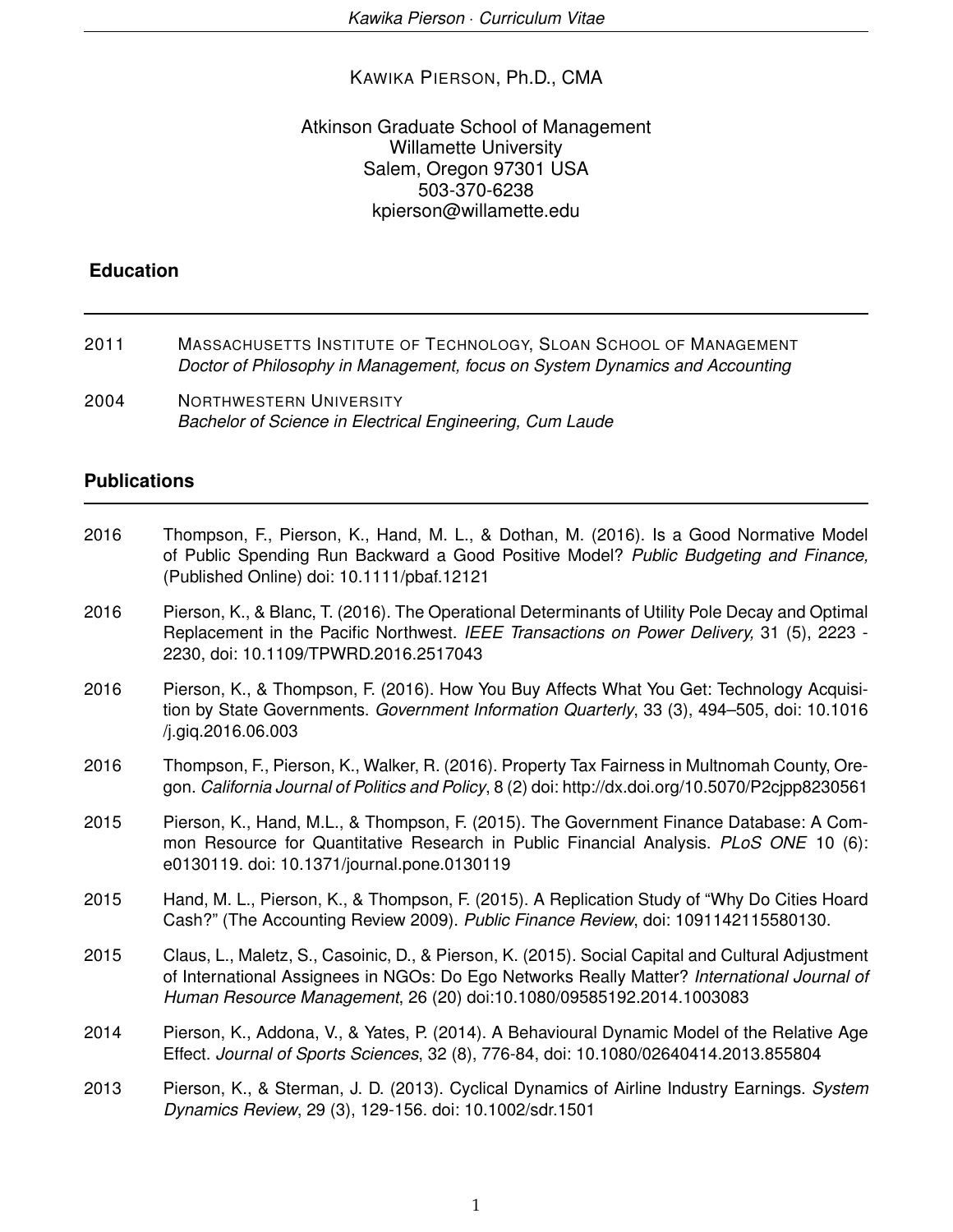# **Academic Positions**

- 2017-Now Associate Professor of Accounting and Quantitative Methods, Atkinson Graduate School of Management, Willamette University
- 2011-2016 Assistant Professor of Accounting and Quantitative Methods, Atkinson Graduate School of Management, Willamette University

### **Papers Under Review**

## **Working Papers**

Thompson, F., Pierson, K., & Johnson, T. "Taxation Without Representation: Explaining State Minimum Wages."

Pierson, K. "Cycles in Casualty,"

Pierson, K. "Earnings Mean Reversion or Cyclicality? Competition as Delayed Negative Feedback."

### **Research Grants**

- 2016 Dean's Research Grant, Willamette University. Principal Investigator. The Impact of Governance Structure on the Kurtosis of Local Government Spending Changes. \$2,650
- 2015 National Association of State Procurement Officers Grant. Co-Principal Investigator. How Strategic Acquisition Affects Results: Contracting Out Tax Administration to Specialized Providers by State Governments (NASPO001). \$40,172
- 2014 Hewlett Grant, Willamette University. Principal Investigator. Towards a Perpetual License to Use the People Express Management Flight Simulator. \$2,774

### **Conference Proceedings and Presentations**

#### **Refereed Presentations**

- 2015 Pierson, K, & Thompson, F. How Strategic Acquisition Influences Results: Contracting out Tax Administration to Specialized Providers By US State Governments. *Public Management Research Association (PMRA) Conference*. Minneapolis, Minnesota.
- 2015 Pierson, K., Hand, M., & Thompson, F. The Government Finance Database: A Common Resource for Quantitative Research in Public Financial Analysis. *Western Political Science Association Annual Meeting*. Portland, Oregon.
- 2015 Pierson, K., Hand, M., & Thompson, F. The Government Finance Database: A Common Resource for Quantitative Research in Public Financial Analysis. *Midwest Political Science Association Annual Conference*. Chicago, Illinois.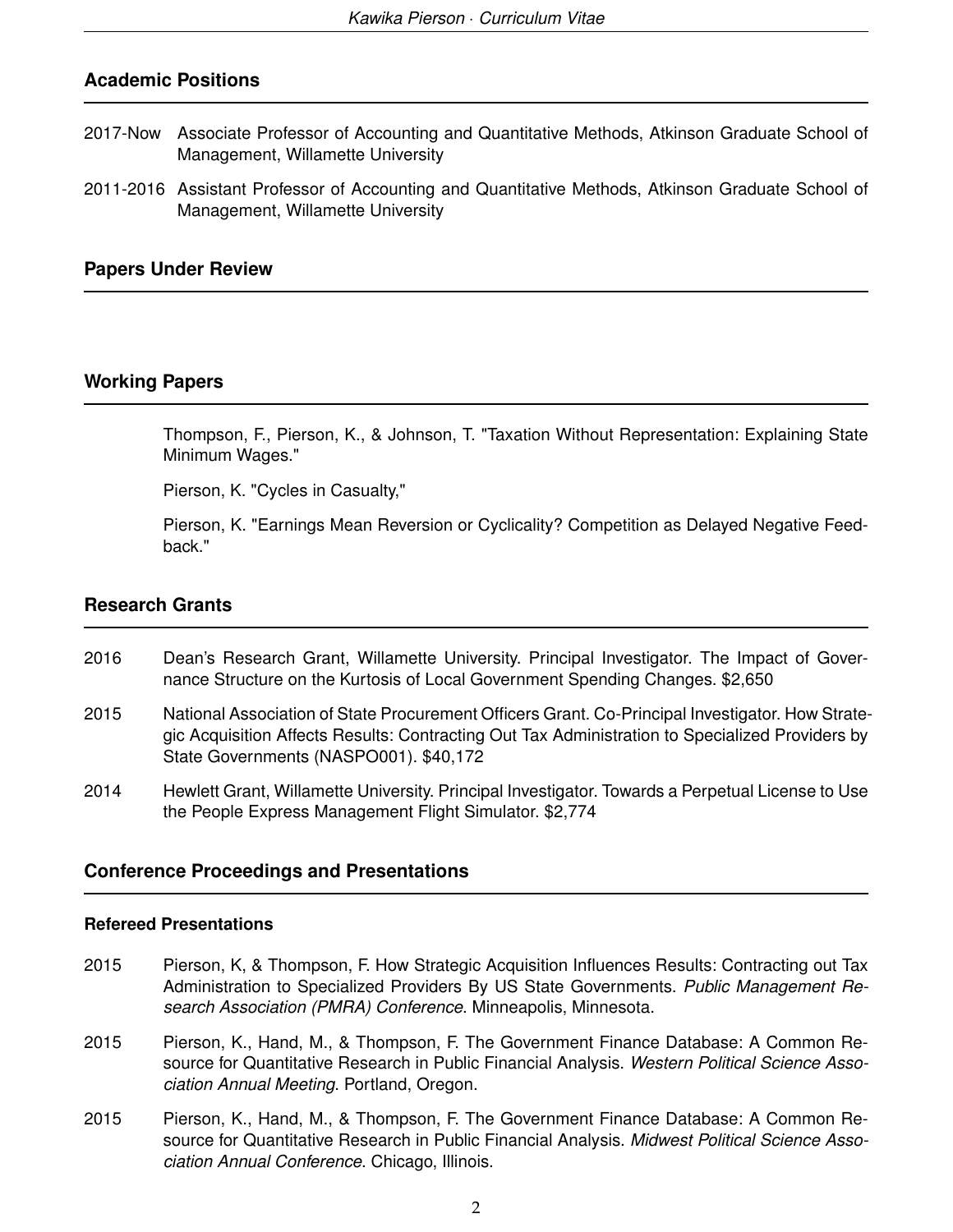| 2014 | Pierson, K. Cyclical Dynamics of Airline Industry Earnings. POMS 25th Annual Conference,<br>Atlanta, Georgia.                                                                    |
|------|----------------------------------------------------------------------------------------------------------------------------------------------------------------------------------|
| 2013 | Pierson, K. & Sterman, J. Cyclical Dynamics of Airline Industry Profits. System Dynamics Win-<br>ter Camp. Austin, Texas.                                                        |
| 2013 | Pierson, K. Cycles in Casualty: An Examination of Profit Cycles in the Insurance Industry.<br>International Conference of the System Dynamics Society, Cambridge, Massachusetts. |
| 2009 | Pierson, K. Cyclical Dynamics of Airline Industry Profits. International Conference of the System<br>Dynamics Society. Albuquerque, New Mexico.                                  |
| 2007 | Pierson, K. Modeling Markets (Poster Presentation). International Conference of the System<br>Dynamics Society. Boston, Massachusetts.                                           |

### **Non-Refereed Presentations**

- 2010 Pierson, K. Cycles in Casualty. *MIT-UAlbany-WPI PhD Colloquium Presentation*, Albany, New York.
- 2007 Pierson, K. System Identification. *MIT-UAlbany-WPI PhD Colloquium Presentation*, Albany, New York.

# **Honors and Awards**

- 2017 Member of MIT Mystery Hunt Winning Team, selected to help write the 2018 Hunt
- 2015 Jerry E. Hudson Award for Excellence in Teaching. Willamette University.
- 2014 Erdős Number: 4. Paul Erdős  $\Rightarrow$  James Baumgartner  $\Rightarrow$  Stanley Wagon  $\Rightarrow$  Vittorio Addona
- 2012 Award for Excellence in Teaching. Atkinson Graduate School of Management.
- 2009 Nominated for the Goodwin Medal for Conspicuously Effective Teaching. MIT
- 2009 Sloan School Best Teaching Assistant. MIT Sloan School of Management.
- 2009 Energy Fellowship. BP/MIT.
- 2006 Massachusetts Institute of Technology Presidential Award. MIT.
- 2006 Doctoral Fellowship. MIT Sloan School of Management.

### **Service**

#### **To the Institution**

#### *Faculty Adviser:*

2013-2017 Atkinson Accounting Association

2015 Helped organize a talk by Carman Lapointe, Under-Secretary-General for the United Nations Office of Internal Oversight Services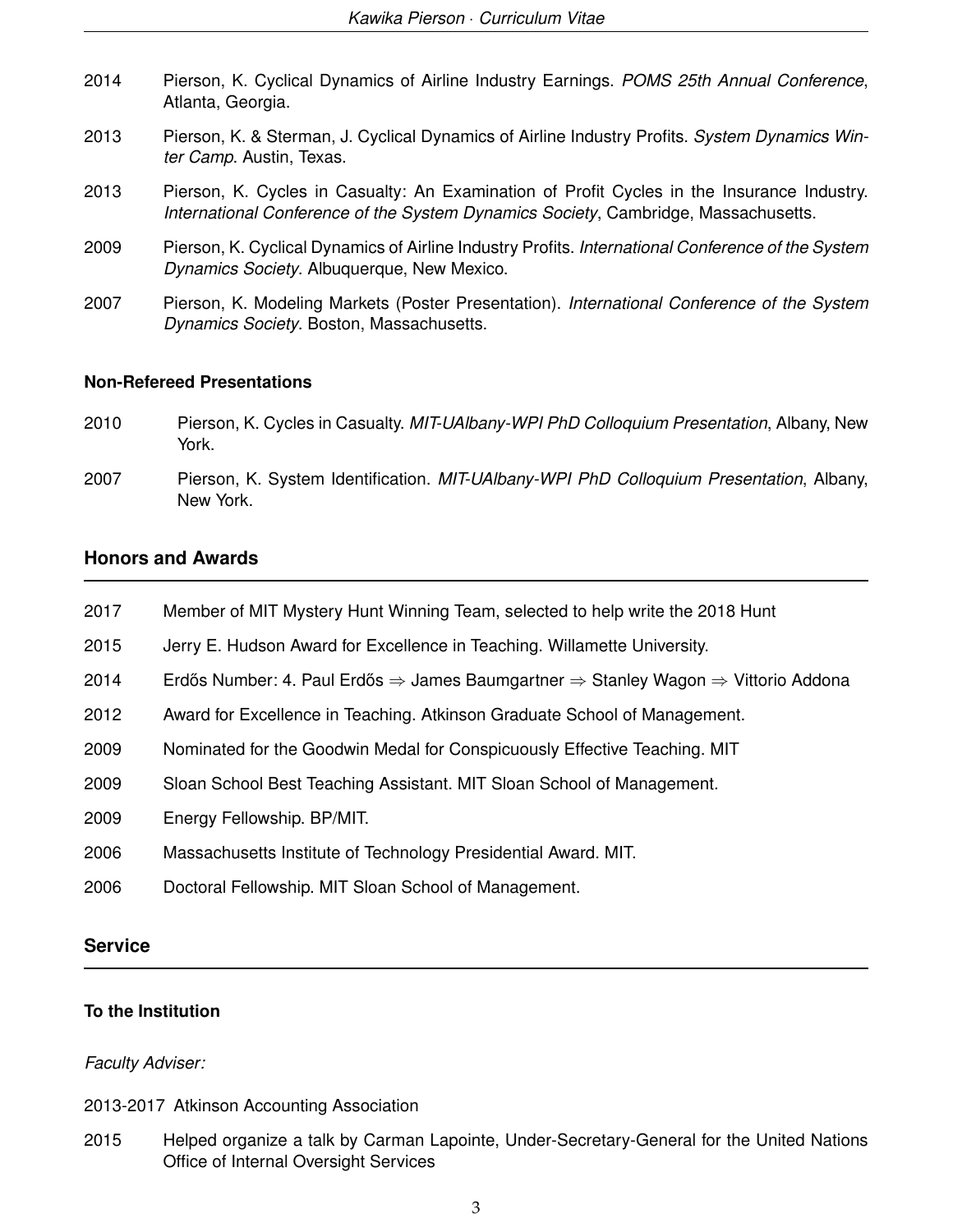## *Committee Member:*

- 2016-2017 Willamette University Retirement Plan Administrative Committee
- 2016-2017 Willamette University Benefit Advisory Committee
- 2011-2017 Assurance of Learning Committee
- 2016-2017 Faculty Search Committee: Finance
- 2012-2016 Faculty Search Committee: Accounting
- 2014-2015 Assistant/Associate Dean and Director of Admission EC/CC Search Committee
- 2013-2014 AGSM Representative on the Senior VP for Finance and Administration Search
- 2011-2014 Information Technology Committee
- 2011-2012 Research Committee

# **To the Profession**

- 2016-2017 American Accounting Association Western Regional Meeting Reviewer
- 2008-2017 System Dynamics Conference Reviewer
- 2014 Midwest Political Science Association Annual Conference, Chicago, Illinois. Chair of a panel titled "Contracting for Public Services"

Journal Reviewer: International Journal of Public Policy, Sustainability, Journal of Sports Sciences.

# **To the Community**

## *Committee Member:*

2017 Oregon Department of Human Services Audit Committee Member

## *Board of Directors:*

- 2015-2017 Institute for Modern Government, Salem, Oregon
- 2011-2012 CCC Chrissy's Cooking Club, Brooklyn, New York.

## *Presentations:*

- 2017 Oregon Joint Use Association, gave an invited presentation on forecasting national electrical safety code violations. Representatives from several local utilities and pole licensees were in attendance. 1/18/2017
- 2016 Institute for Modern Government, Presentation of updated research findings surrounding nonchild support accounts receivable. Eleven members of the IMG board were in attendance. 5/26/2016